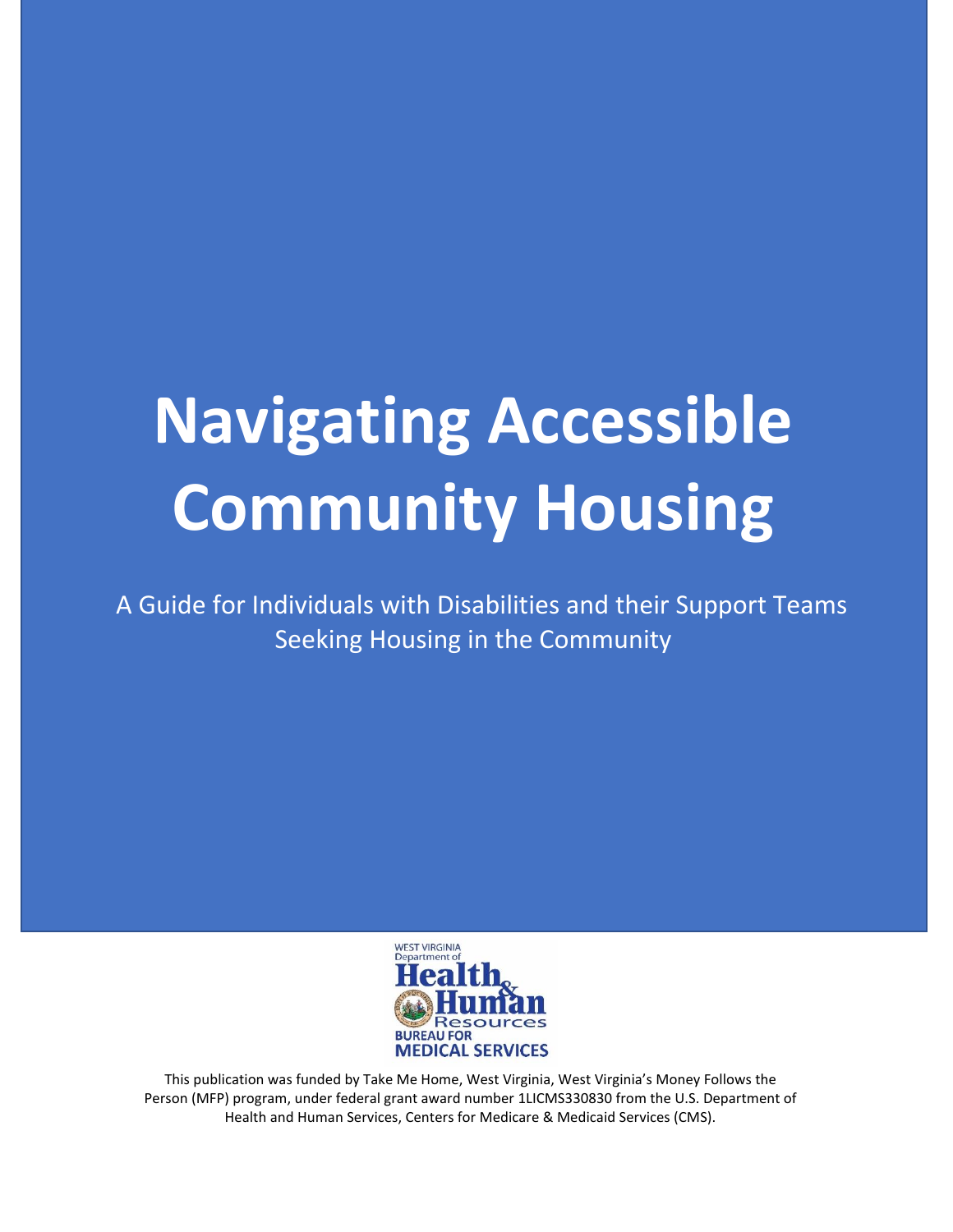# **Navigating Accessible Community Housing: A Guide for Individuals with Disabilities and their Support Teams Seeking Housing in the Community**

Navigating the world of housing can be complicated, especially when affordable, accessible and integrated housing can be challenging to find in West Virginia. This is made even more difficult when the individual looking for available housing is a resident in a nursing facility with limited access to the community. Support and Transition Team individuals – facility social workers and discharge planners, family and friends, or other individuals attempting to aid a person wanting to transition to the community – can be an asset in navigating the complex world of housing in the state. The information in this document will attempt to provide some direction and focus not only in finding available rental housing while in a facility, but also on dealing with contractors for modifications of existing housing and evaluating housing for accessibility.

This guide was created with funding from the Take Me Home, West Virginia grant demonstration program housed through the West Virginia Department of Health and Human Resources, Bureau for Medical Services (BMS). Take Me Home is now a program under the Aged and Disabled and Traumatic Brain Injury Waiver programs through BMS that assists individuals transitioning from long-term care facilities who wish to receive long-term services and supports in the community. This information is not meant to be an all-inclusive guide on housing options and laws in West Virginia.

#### **How does someone find affordable rental housing in West Virginia?**

Currently, there is not an online housing registry that lists all rental properties available in West Virginia. Below are resources to locate rental housing by location.

- o Google Search: A search on Google for rental housing in West Virginia may provide various links to possible rental housing; however, often properties do not list what is currently available. The property manager/owner will need to be contacted directly to request information on current availability, as well as information on what apartments have the accessibility features needed by a person with disabilities.
- o HUD/PHA: There are many public housing authorities located throughout the state. The US Department of Housing and Urban Development [\(www.hud.gov\)](http://www.hud.gov/)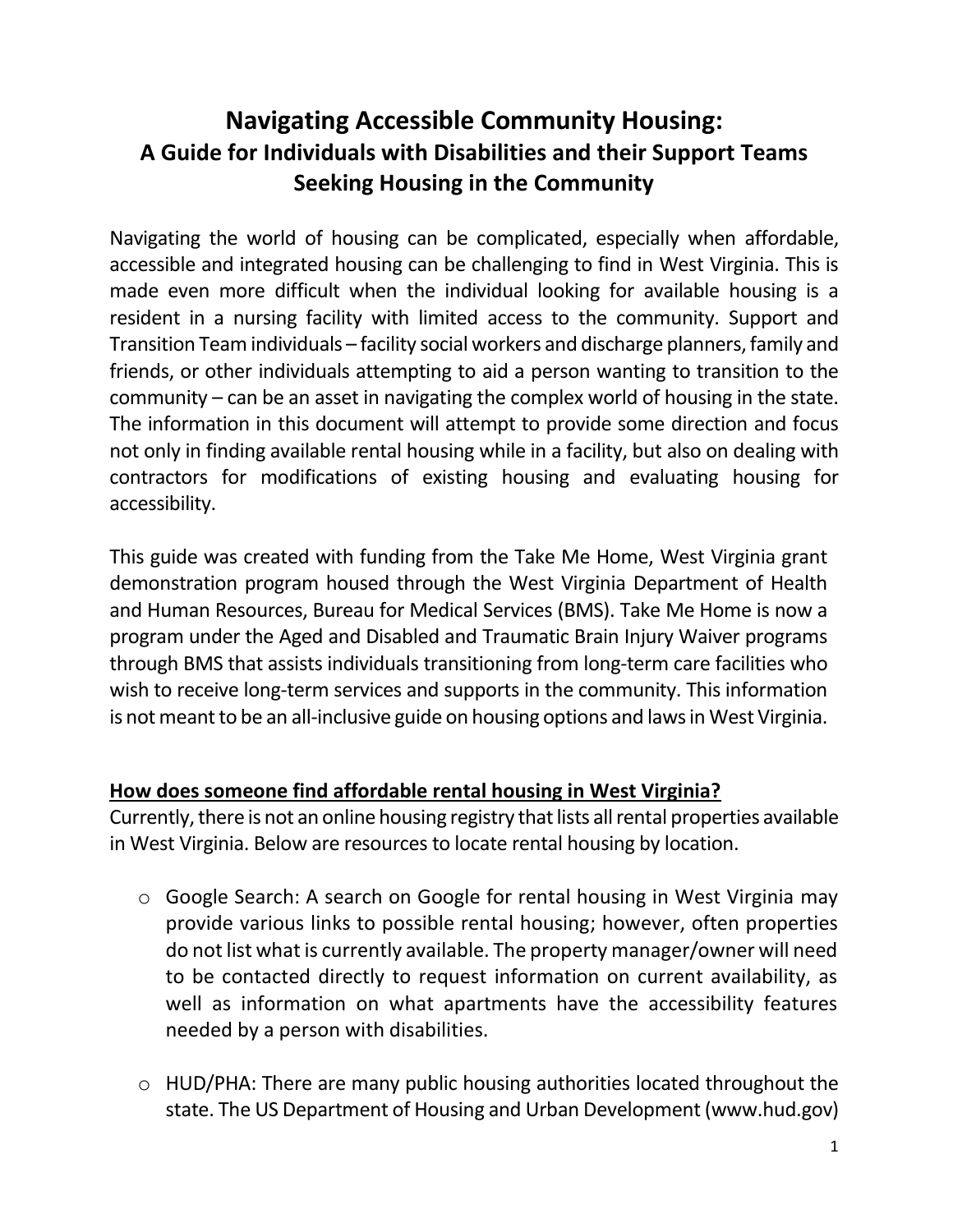provides a list to public housing authorities that cover various counties, regions or cities throughout West Virginia. Public housing authorities may have properties that they rent units out of as public housing and may also have housing vouchers that will allow selection of a private rental unit (where a landlord agrees) at an affordable rate.

- o USDA: In a rural state like West Virginia, the US Department of Agriculture's Rural Development department [\(www.rd.usda.gov\)](http://www.rd.usda.gov/) has affordable housing units in many areas of the state. The USDA's website lists those properties and some information about the accessibility features of the units.
- o Facebook, Zillow, Trulia, [Apartments.com,](http://apartments.com/) [Home.com,](http://home.com/) [Realtor.com](http://realtor.com/) and other online housing and apartment hunting resources.
- o Word of mouth: Sometimes the best resource for housing referrals is through friends and family in the area.

# **How does a prospective tenant know the cost of rent in income-based housing? (What does "affordable" mean?)**

National standards recognize that in order to be "affordable" no more than 30% of a family's income should be spent on housing and housing-related expenses (such as utilities). Any family paying more than that amount is considered housing cost burdened.<sup>11</sup> "Affordable housing" also refers to rental housing that has a more affordable rent. Often the tenant pays a portion of the total rent that is equivalent to approximately 30% of their monthly income. In other cases, the rent on all of the units of the property are set at a lower rate than comparable units in the area in an effort to make them affordable for low-income individuals and families. For example: most of the units in a given area range from \$500-\$650 per unit per month for a standard onebedroom. In that same area, an affordable flat rate unit may be set at an amount closer to \$400 per month to allow individuals and families making less money a better chance at accessing rental housing without overburdening themselves financially.<sup>2</sup> The best way to know whether a unit is considered an affordable unit is to ask the landlord or property manager the rental amount per month, and if that amount is a flat rate or set based upon the tenant's monthly income.

<sup>1</sup> Priced Out: The Housing Crisis for People with Disabilities(2016); Technical Assistance Collaborative; www.tacinc.org/knowledgeresources/priced-out-v2

<sup>&</sup>lt;sup>2</sup> Low-Income Housing Tax Credits program; US Department of Housing and Urban Development, Office of Policy Development and Research; www.huduser.gov/portal/datasets/lihtc.html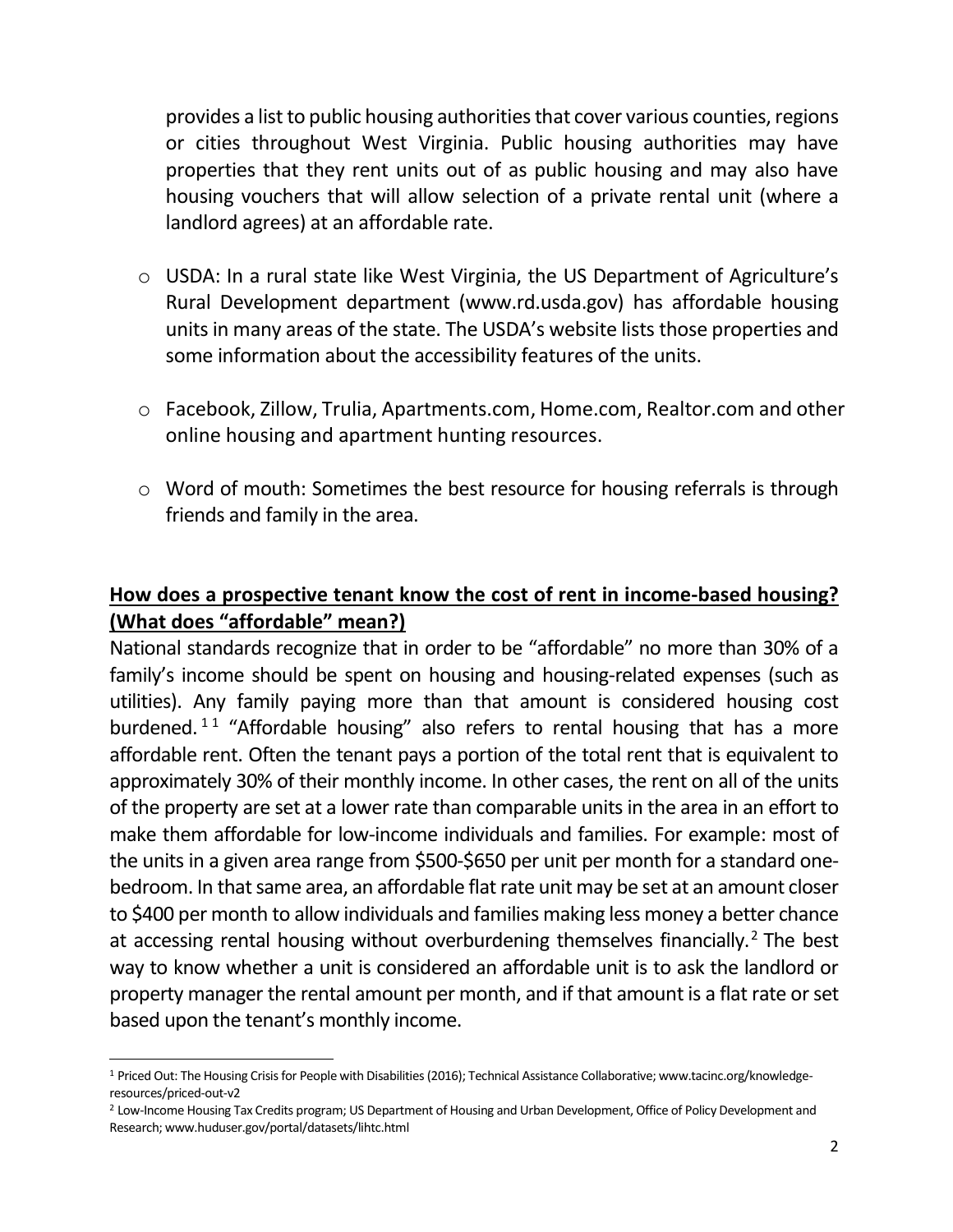#### **What documents will be needed to apply for rental housing?**

To access rental housing, an individual will need several forms of identification. Each apartment complex will have their own document requirements. Apartments that have a rental subsidy attached (where the tenant's rental amount is based upon their income) will also need forms of income verification documents. In these affordable units, income verification will need to be reevaluated every year for renewal of the lease. Here is a list of the basic documents an individual will likely need:

- o Birth Certificate
- o Social Security Card
- o Current/Valid Driver's License or State-Issued ID
- o Marriage Certificate, if applicable
- o Divorce Decree, if applicable
- o Bank statements to all bank accounts with current balance
- o Social Security Income (SSI) Award Letter, if applicable
- o Social Security Disability Income (SSDI) Award Letter, if applicable
- o Employment verification letter from employer, if applicable

In addition to the above, the new property manager may also request the names, addresses and phone numbers for previous landlords (generally for the last five years) and two or more personal references.

# **What questions are housing providers (apartment managers/owners) allowed to ask during the application process?**

Housing providers will ask a variety of questions of prospective tenants seeking to rent a unit. Permitted questions can include personal information, background information, previous rental history, financial statements, etc. For individuals with disabilities, housing providers **cannot** ask for details about the diagnosis or symptoms of the person's disability AND/OR private medical history or current medical and insurance provider information. If a person with a disability requests an accommodation or modification, the landlord can ask what specific need the alteration meets and how the modification relates to their disability if it's not readily apparent. For example, a landlord should not ask a prospective tenant who meets with them while ambulating with the use of a wheelchair why they need a ramp to a unit that has steps to enter/exit as it's apparent as to the need being addressed. However, a landlord might ask someone with a physical or mental disability where the disability is not easy to see how the request for a closer parking space relates to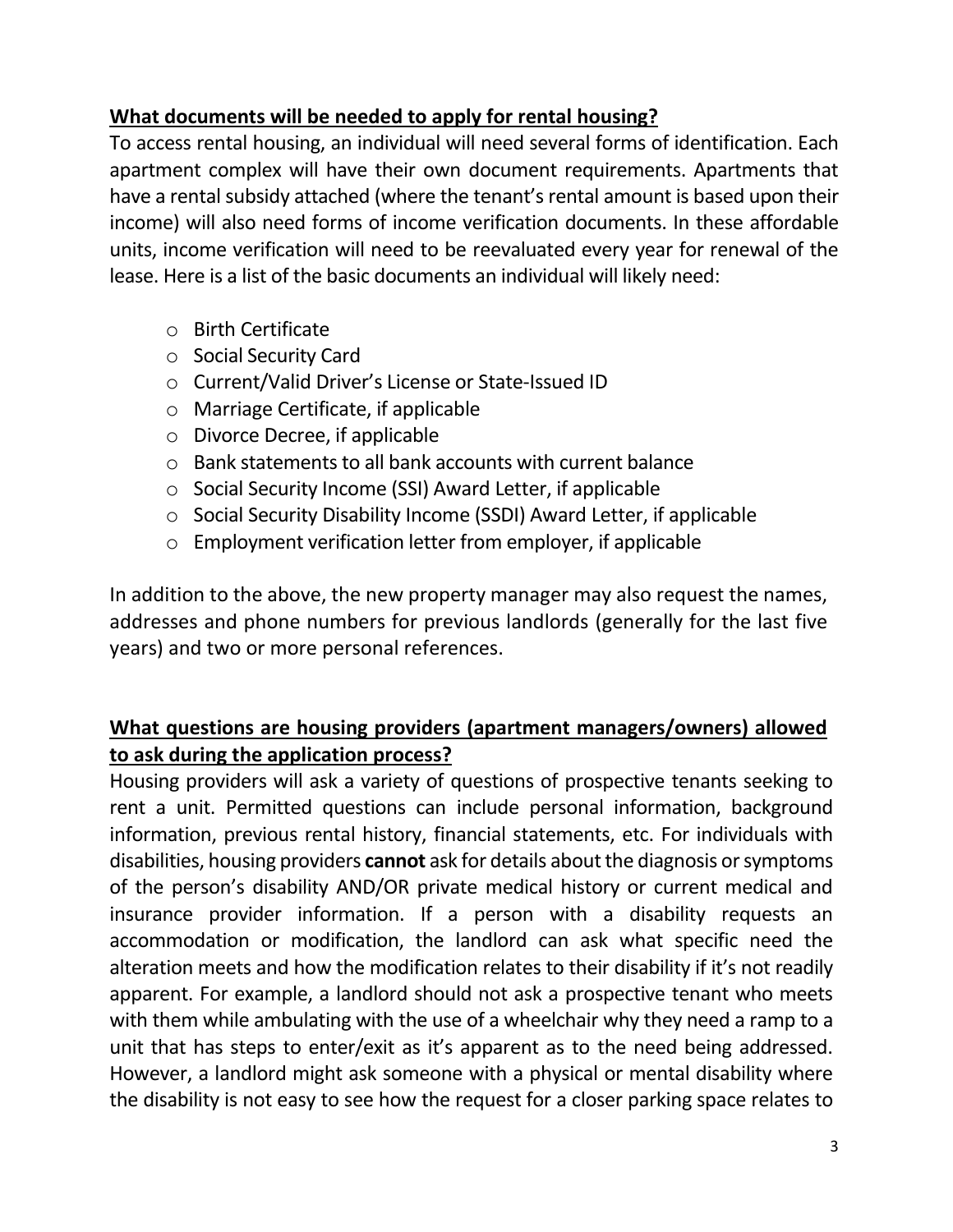their disability and may ask for third-party verification of the disability and the nexus between the need posed by that disability and the request being made for accommodation/modification.<sup>3</sup> (More on asking for modifications/accommodations below.)

#### **Can a housing provider deny housing based on a person's disability?**

No. A person with a disability cannot be denied housing solely based upon their status as a person with a disability. For example, a landlord cannot state that a person with a disability cannot move into one of their units because the property's insurance premiums would increase or because the landlord fears a tenant will be injured or hurt because of the nature of their disability and how it relates to the unit in question. Landlords also cannot falsely deny that the unit is available if it is in fact available based solely on the fact that they do not wish to rent to someone with a disability (or any person based upon their status as an individual in a protected class under fair housing laws).<sup>4</sup> A landlord, however, may deny a person with a disability a unit for reasons that do not relate to their disability (see below regarding denials based upon past evictions, criminal background histories and other issues). If an individual is denied housing based solely upon their disability, the housing provider should be reported immediately to the West Virginia Human Rights Commission which investigates statewide complaints of discriminatory practices in housing that go against state and federal Fair Housing laws.

# **What if there is a past eviction? What if there is a criminal arrest or conviction? What if the individual is a registered sex offender?**

It is very common for individuals with these issues on their background check and rental history to be denied housing. These are legitimate reasons for a denial of housing to any individual, regardless of disability status. A person who has been evicted in the past for non-payment of rent creates a risk to the property manager that the same individual will repeat the pattern and will, once again, not pay their monthly rent.

However, the number one recommendation for individuals with these issues on their background/history reports is to NEVER deny or try to hide that such a history exists. Denial of the existence of one of these factors on a housing

<sup>3</sup> Tenants & Landlords in WV: Rights and Responsibilities (2015); West Virginia Senior Legal Aid, Inc.; seniorlegalaid.net/tenantsa-landlords-rights-and-responsibilities/

<sup>4</sup> "West Virginia Fair Housing Act", W.V. Code §5-11A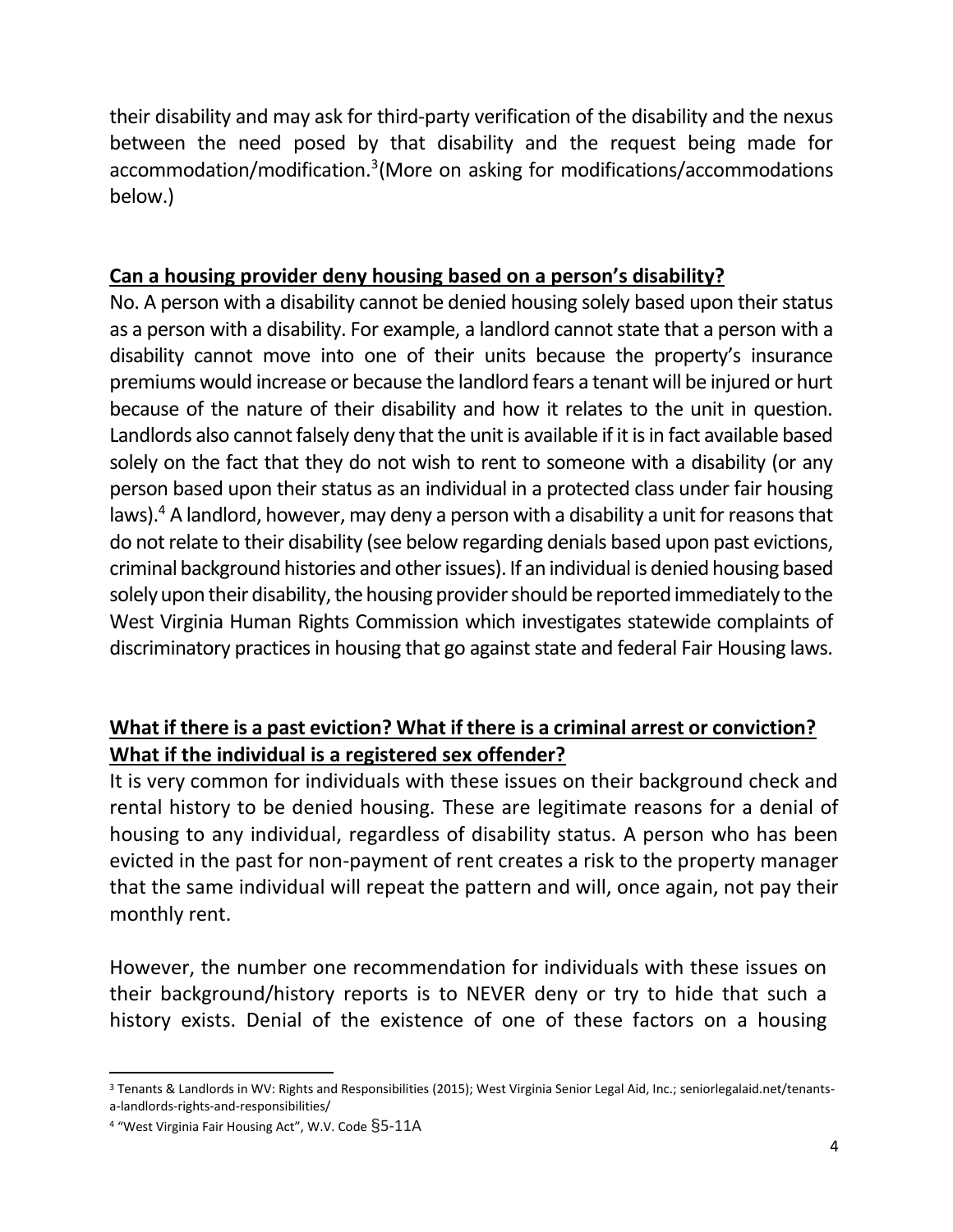application is considered a falsification and can cause immediate denial without the possibility of appeal.

Once a denial based upon one of these factors is received, it is possible to appeal the denial to the property manager for review. These requests for review are generally best done in writing with supporting documentation that allows the landlord to see the past history is no longer a risk to the individual's ability and willingness to follow the terms of a lease agreement with the landlord. For example, if an eviction due to non-payment of rent was caused by a hospitalization followed by a long-term stay in a nursing home, the individual may want to have documentation of the subsequent dates as well as a referral from the former landlord that before the incident in question the individual was a model tenant and did not violate any other terms of the lease agreement. It also helps to document that the individual either has paid back the past due rent or has made arrangements with the former landlord to make payments until the past due amount is paid in full. In the same regard, if an individual is denied based upon a criminal background check, the individual might ask the property manager to review the criminal history and note that the offense does not pose a current risk to the property and/or the health and safety of the landlord or other tenants (for example, perhaps the offense was non-violent and years old). The individual might provide references from past landlords or members of the community of their character and the unlikelihood that such an incident will be repeated again. In these cases, the property manager still has a right to refuse housing based upon the original determination, but many will review the determination based upon the evidence provided to make a final call on whether to approve or deny a person's housing application. In the case of registered sex offenders, it is almost always the case that a determination based upon this reason will stand as a denial no matter what documentation is provided. Individuals who are registered sex offenders should seek programs specifically geared toward helping to house these individuals or private landlords with properties that fall into the areas not restricted by their status on the registry.

#### **What is the proper way to ask a landlord for a modification or accommodation for rental housing? Who pays for the modifications to be done to rental housing?**

In terms of housing, people with disabilities may need *reasonable accommodations* (changes to policies and procedures of the housing complex) or *reasonable modifications* (changes to the physical structure of the property) in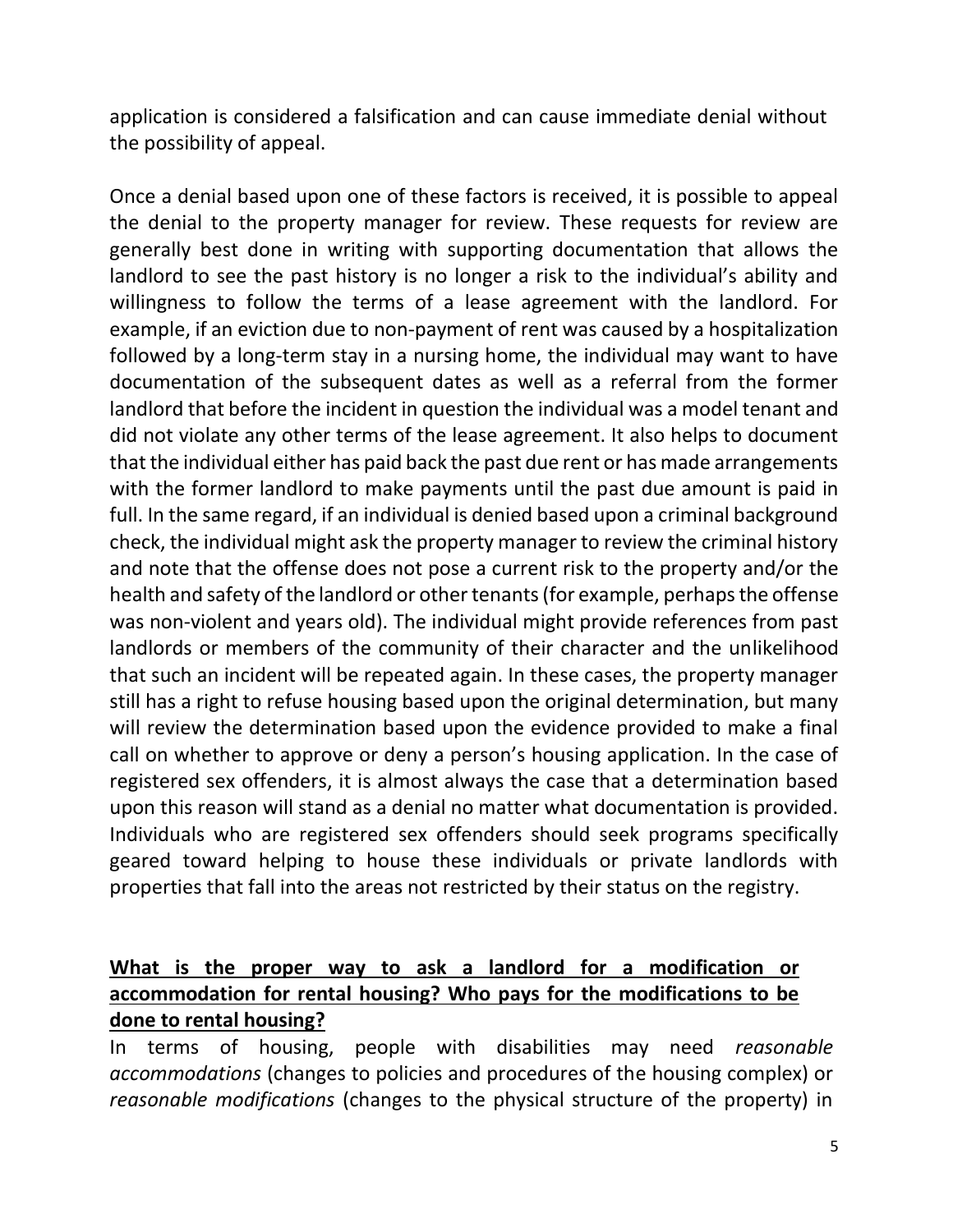order to fully use and enjoy their apartment and the community areas. While there is no specific format required for making a request, it is always best to put communication with the landlord concerning those requests in writing. The landlord should respond within a reasonable amount of time either granting the request or seeking alternatives to meet the person's need. In turn, the person making the request is not required to accept the alternative offered but both parties are expected to engage in an interactive exchange that seeks to eliminate any barriers for the person with a disability to fully use the property to the same extent as other tenants without disabilities.

If the property is privately owned, the tenant making the request for a modification will likely be financially responsible. The property owner may require the tenant to find and hire their own contractor to complete the work. Private landlords may also require that a tenant removes the modification and restores the unit to its original state once they are ready to move out of the unit. If the property receives federal funding, they may be the ones responsible for hiring and paying a contractor to complete the work. Housing providers who receive federal funding are generally required to pay the cost of reasonable modifications out of pocket if requested by a tenant. There are some exceptions to this rule, including private landlords who accept Housing Choice Vouchers for a portion of the tenant rent from a local Public Housing Authority. In either case, the landlord and tenant are still required to engage in the interactive exchange process on the request – communicating back and forth until an agreement is reached that allows the person with a disability the full use and enjoyment of the unit without causing some undue financial or administrative burden on the housing provider. If a housing provider takes an extremely long time to process a request or denies the request outright without seeking alternative solutions, they should be reported to the West Virginia Human Rights Commission immediately for investigation as to possible discriminatory practices.

The landlord is **not** allowed to raise a person's rental amount or deposit because they are a person with a disability or because they have requested a reasonable modification or accommodation. Different terms and conditions in lease agreements for persons with disabilities versus individuals without disabilities is against Fair Housing laws and should be reported immediately to the West Virginia Human Rights Commission for investigation as to discriminatory practices.

Finally, persons with physical and mental disabilities often find that the use of an emotional support/assistance animal or a service animal can allow them increased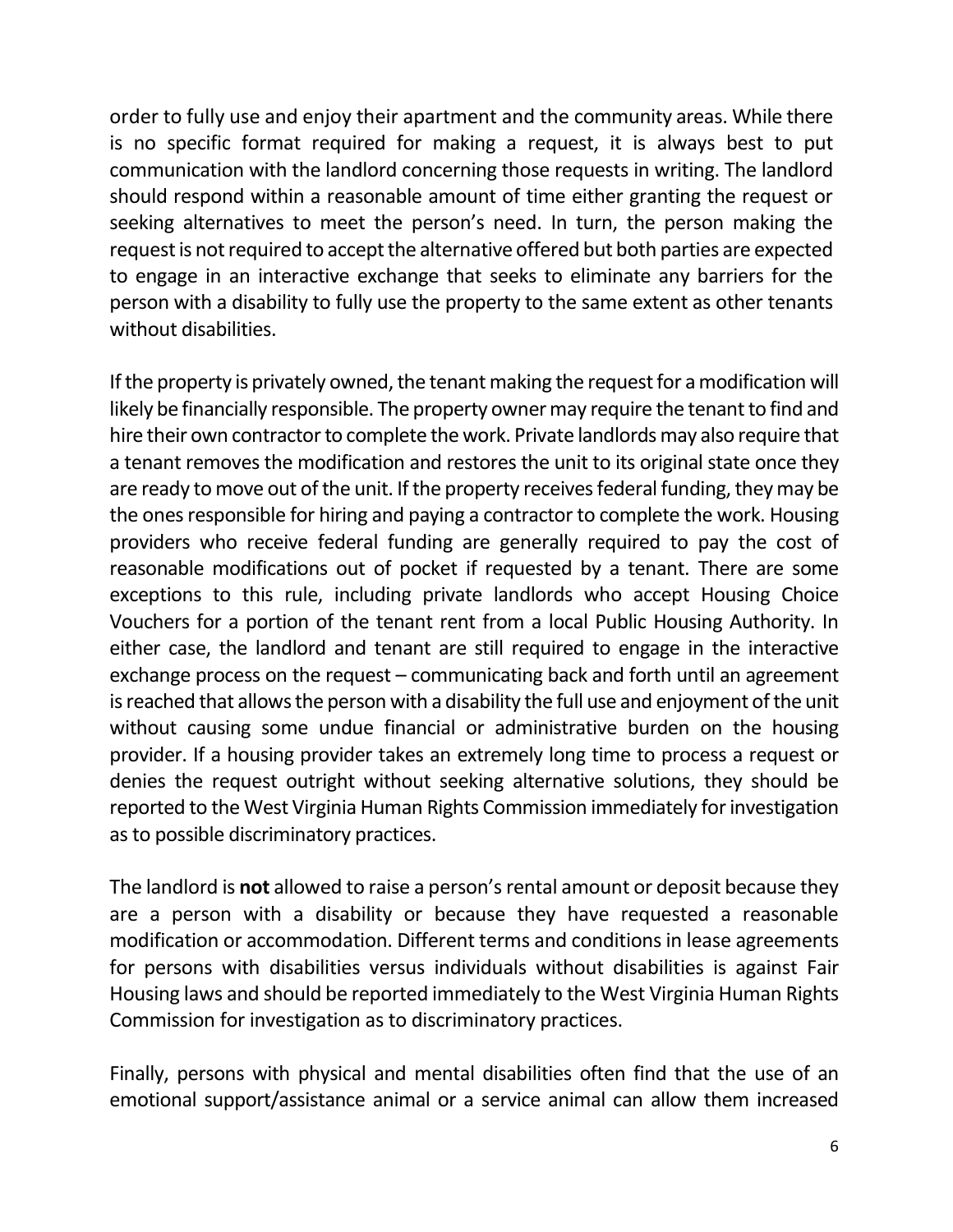independence and the freedom to fully use and enjoy their environment. Assistance animals, or emotional support animals, provide comfort and support to persons with mental disabilities. Service animals perform an actual service for a person with a physical disability (like guide dogs for persons who are blind or dogs who can detect the onset of seizures or blood sugar episodes). In both cases, a landlord must allow persons with disabilities to live in their homes with them regardless of any pet policy set forth by the owner. Assistance and service animals are NOT considered pets and, therefore, are not subject to any pet policies contained in standard lease agreements.

Landlords cannot charge additional deposits for these animals and cannot limit the animal by breed. For more information, please contact the Housing Investigators at the West Virginia Human Rights Commission or disability support specialists at one of the Centers for Independent Living across the state.

# **What are important questions to ask when considering signing a lease and accepting housing? What should be in a lease? Is a lease even needed?**

A lease agreement is a contract between a landlord and a tenant. It should specify who is responsible for each item in the agreement. Basically, the landlord is AGREEING to let the tenant live in a property/unit and, in return, the tenant is agreeing to pay a monthly rental amount and follow the rules (terms and conditions) that the landlord has set. Other conditions that might be in a lease agreement could include who is responsible for the condition of the home; the standards for "normal wear and tear;" who is responsible for normal maintenance and upkeep to the property; the responsibility the tenant has for any guests that visit them at the property; and whether or not the landlord expects tenants to notify them if they plan to be absent from the property for any length of time (generally several days or weeks). The lease should, at least, include the amount of rent and housing security deposit agreed upon by both parties, the date that rent is due each month (and perhaps any grace period or late fees from payments not received on time), and the start and end date of the lease agreement.

It is important to remember that a lease agreement protects not only the landlord, but also the tenant. If a landlord states that there is no lease for an apartment, the tenant is essentially living on a month-to-month basis in the eyes of the law. If the tenant pays the rental amount at the first of the month, and the landlord accepts that payment, both parties are agreeing to a mutual living arrangement for the month. But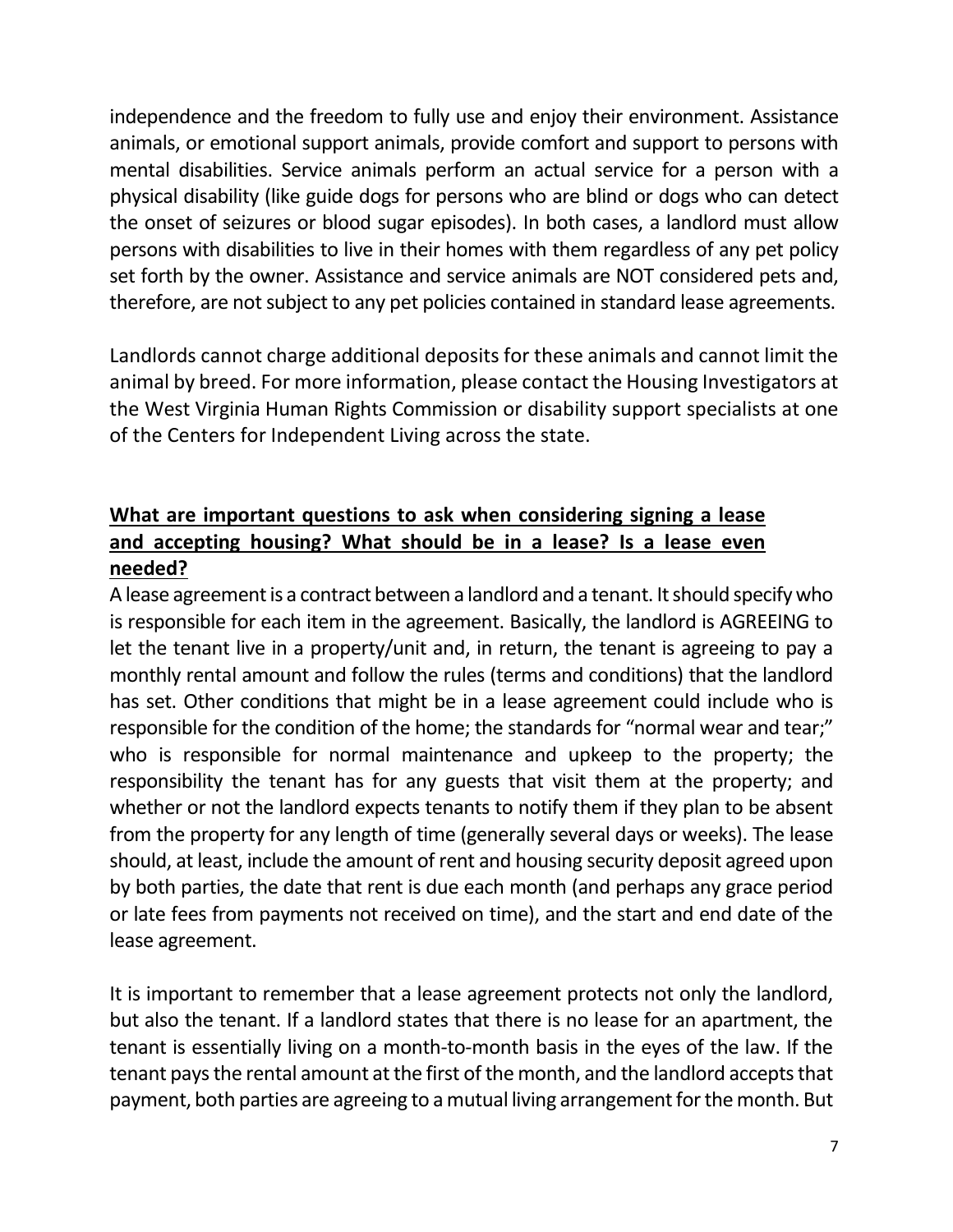if the landlord does not accept payment, they can move to have the tenant immediately evicted from the property and the tenant may not have any right or claim to stay until they find alternative housing. Without a lease agreement, the landlord can also state that the rental amount has changed at any time or state that the tenant has not lived up to their expectations and, again, move to have the tenant immediately removed from the property. A lease agreement will allow the tenant to step into court to defend their right to stay in a property until either the tenant is ready to leave, or the term of the lease has ended. $3$ 

# **Can a housing provider require a prospective tenant to meet face-to-face to process or accept an application?**

Some property owners have begun asking clients to meet face-to-face to drop off their application for housing. While this could be a great way for the prospective tenant and landlord to discuss details of the property, expectations, etc., it is NOT required. For many persons with disabilities residing in nursing facilities, visits to drop off applications for housing may be unreasonable. In these cases, the landlord should be willing to make a reasonable accommodation. (See section on reasonable accommodations requests above.) Alternatives might include having someone else drop off the application in person, mailing the application via the United States Postal Service, or emailing or faxing a copy of the document for application.

If it is suspected that a landlord is using this face-to-face requirement in order to prescreen prospective tenants based upon race, religion, color, disability, etc., this violates the Fair Housing Act and should be reported to the West Virginia Human Rights Commission. Furthermore, if the landlord refuses to allow an accommodation for the in-person housing application policy it could also be a violation of the Fair Housing Act and should be reported to the West Virginia Human Rights Commission.

# **If the individual already has a home to return to, what's the best way to assess if it is safe and accessible? What kind of modifications exist and are there regulations for those modifications?**

#### **Evaluating housing for accessibility**

When an individual expresses the desire to return to the community, one of the most important first steps is to evaluate the community environment and actual residence for accessibility. While there are no set standards for private housing accessibility, ADA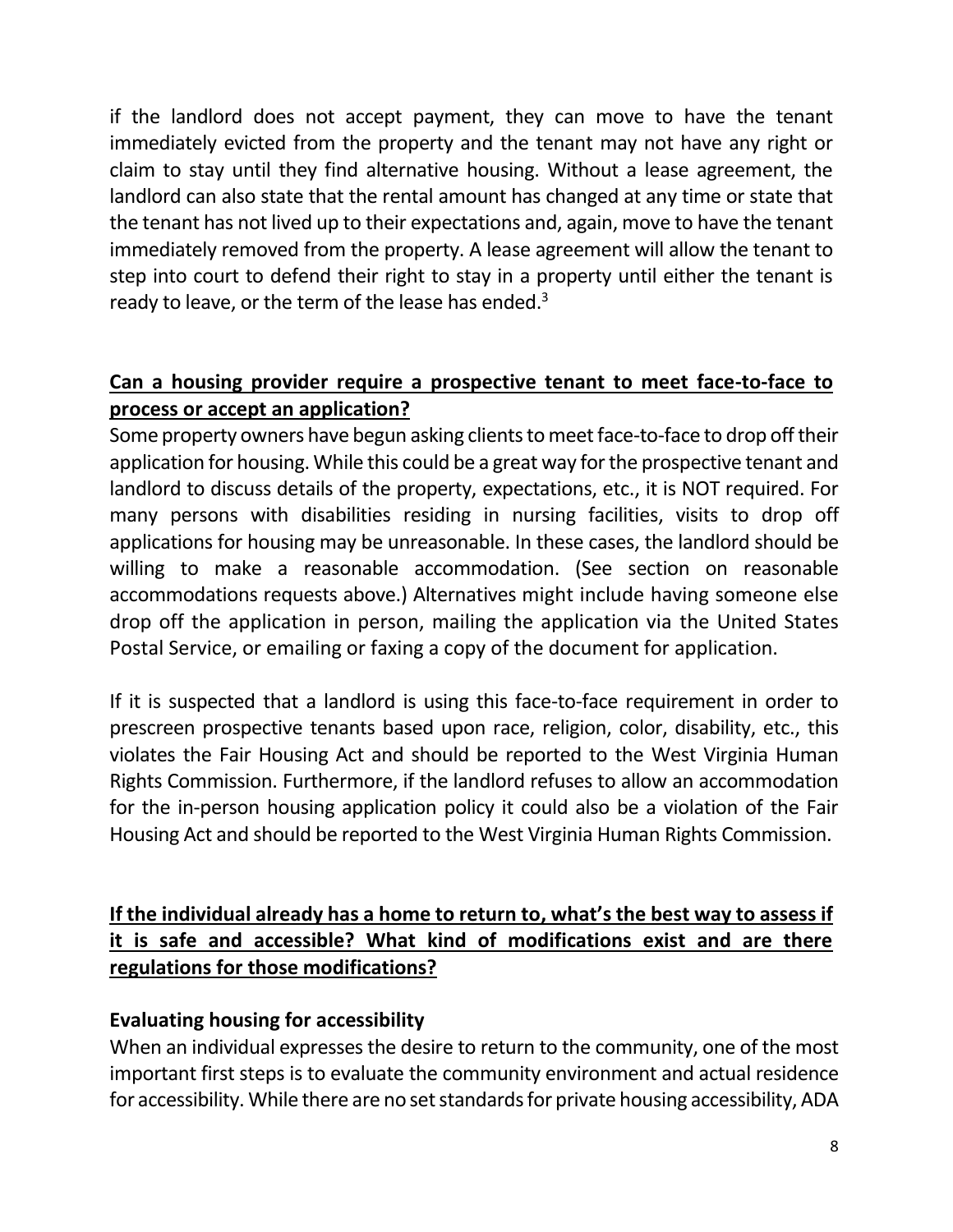guidelines are generally the best practice for all accessibility features.<sup>5</sup> While there are some general accessibility barriers that can be addressed for every individual, each evaluation must be based upon the needs and desires of the individual. The best process for evaluation is to start from the outside and proceed inside with the understanding of the parts of the home that are either essential for community living or the areas of the home the individual wishes to access. (For example, if an individual does not intend to do laundry and will rely upon family or the direct care worker, it will not be important to assess whether they have access to the laundry room or a community laundry facility or whether they have access to the controls on the machines.)

Upon arrival at the home, assess the entrance to the home from the driveway or public access point. Could a car or an ambulance access the home to provide services to the individual? Can the individual enter the home with or without help? Are there outside areas the individual wishes to use that the individual cannot access? (Perhaps the individual wants to sit on the porch during days when the weather is good – can that individual access the porch either from the outside or the inside of the home? If the individual has expressed a desire to garden or walk along the sidewalk – are those areas accessible to the individual?) Once access to the inside of the home has been evaluated, proceed to the areas of the home that are necessary for independent living. This includes areas of the home for bathing, dressing, grooming, sleeping, and cooking. Can the individual access the kitchen? Can they use the stove? If they don't plan to prepare meals themselves, is there a way for them to reheat a meal that was preprepared, whether on the stove or a microwave? Is that method of reheating/cooking safe? If an individual's own bedroom is not accessible and/or cannot be made accessible, perhaps another area of the home has been identified for sleeping. Is that area accessible? What about places for bathing or using the toilet? If the individual cannot access the shower/bathroom, have other areas of the home been identified for those purposes and are those areas accessible?

Because access to the community is also an important factor in community living and can present a barrier to individuals with disabilities, it is important to consider how accessible the community environment is prior to transition. Does the person have access to the community? Are public or private transportation options available? If not, will the person have access to formal or informal support to provide transportation? Are there services available within a reasonable distance? This can

<sup>5</sup> Information and Technical Assistance on the American with Disabilities Act; United States Department of Justice, Civil Rights Division; www.ada.gov/taprog.htm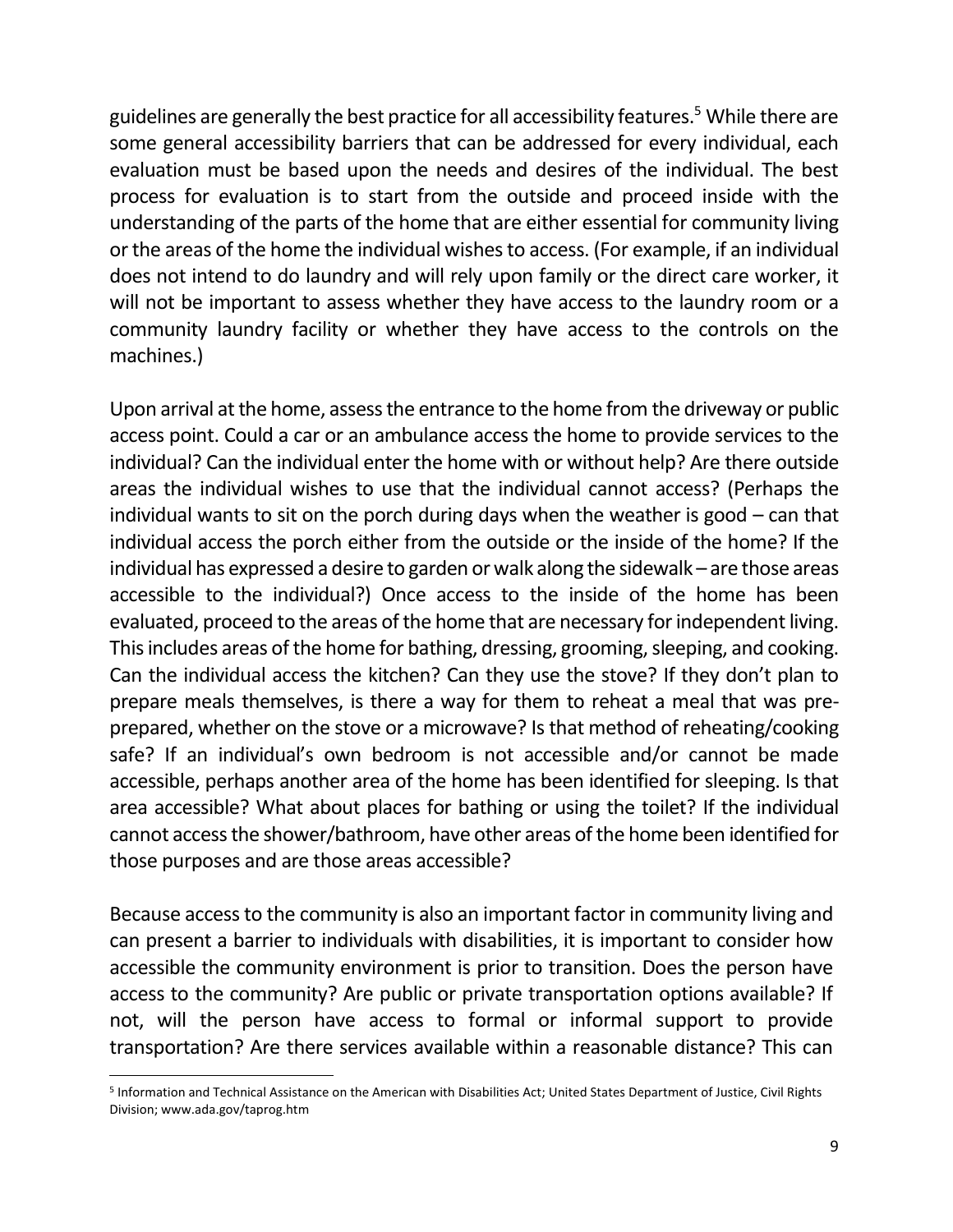include access to doctors, pharmacies, grocery stores, etc. If the individual wishes to ambulate throughout the community independently, are there sidewalks and walking paths available that suit the individual's needs? Often rural communities pose a significant risk to accessibility and access to services. If the community is not accessible or services are not available, the individual risks lack of care and isolation and may want to consider a more accessible community environment.

Some other general things to identify during an accessibility evaluation:

- o Are there throw rugs? While decorative, throw rugs often create a significant trip hazard or physical barrier for individuals, especially those with mobility issues.
- o Are the cabinets, stove controls, microwave, and refrigeration/freezer unit within reach of the individual?
- o Are there any obvious health and safety concerns? Things like exposed wiring, leaky pipes, lack of insulation, faulty flooring, open/leaking septic areas (check the yard), etc., could indicate a larger health and safety issue and should be addressed immediately.

# **Standards for ramps, width of doorways and grab bars**

The ADA guidelines for ramps include best measurements for things like the slope of the ramp and the width of doorways for access for wheelchairs and other mobility aids. (The below discusses current ADA standards at the time of publication of this material. Go to [ada.gov](http://ada.gov/) for more information and up to date measurements.)

For ease of access and general safety, current ADA ramp specifications require a 1:12 ramp slope ratio, which equals a 4.8-degree slope or one foot of wheelchair ramp for each inch of rise. For instance, a 30" rise requires a 30' long wheelchair ramp. The maximum rise should be 30" and the maximum horizontal run should be 30' (see illustration).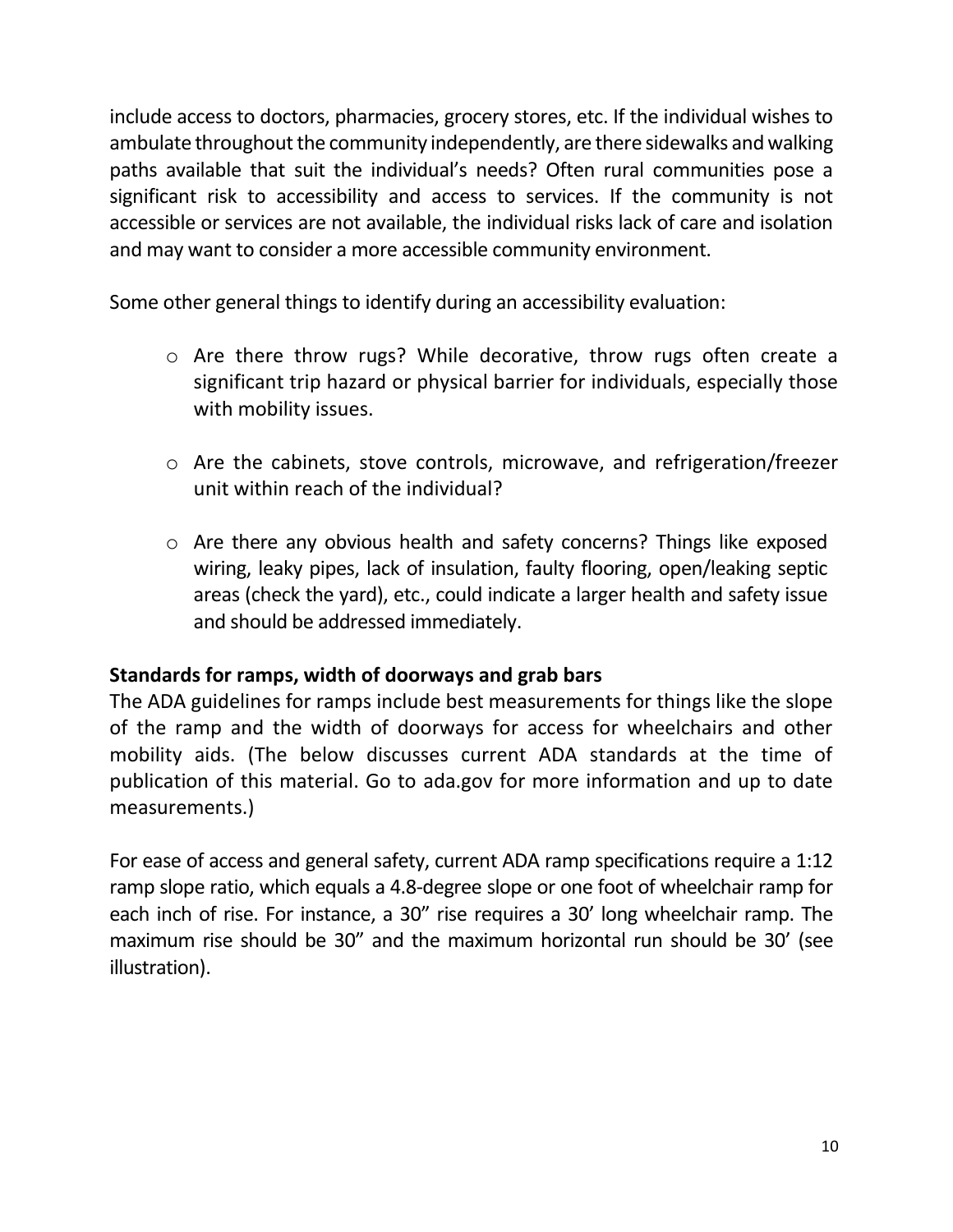

ADA requirements also include a minimum 5'x5' flat, unobstructed area at the top and bottom of the ramp. This allows for maneuverability while entering and exiting the ramp. Minimum width of the ramp should be 36" (inside rails), while 48 inch is ideal (this means the ramp must be built at least 42 inches wide to allow for  $1<sup>1</sup>/2$  inch spacing between the handrail and any surface and the actual  $1<sup>1</sup>/2$ -inch handrail).

By ADA standards, the clear width of a door opening must be a minimum of 32 inches. This will allow clearance for standard manual wheelchair access. If an individual has a specialized wheelchair, such as a bariatric or motorized wheelchair, the clearance may need to be larger to accommodate the width of the chair and clearance for navigating through doorways. The clear width measurement is taken between the face of the door and the stop of the frame with the door open to 90 degrees. Hallways should be 36 inches to allow clear access for wheelchairs. (Specialized wheelchairs may require additional space to navigate safely.) The minimum clear space for a T-shaped turn of 180 degrees is also 36 inches in all directions.



The ADA also requires that the interior accessible doors should require no more than five pounds of force to open. There are no specifications for the opening force of exterior doors, though some local and state building codes may have requirements. Typical maximum opening force for exterior doors range from  $8<sup>1</sup>/2$  to 10 pounds.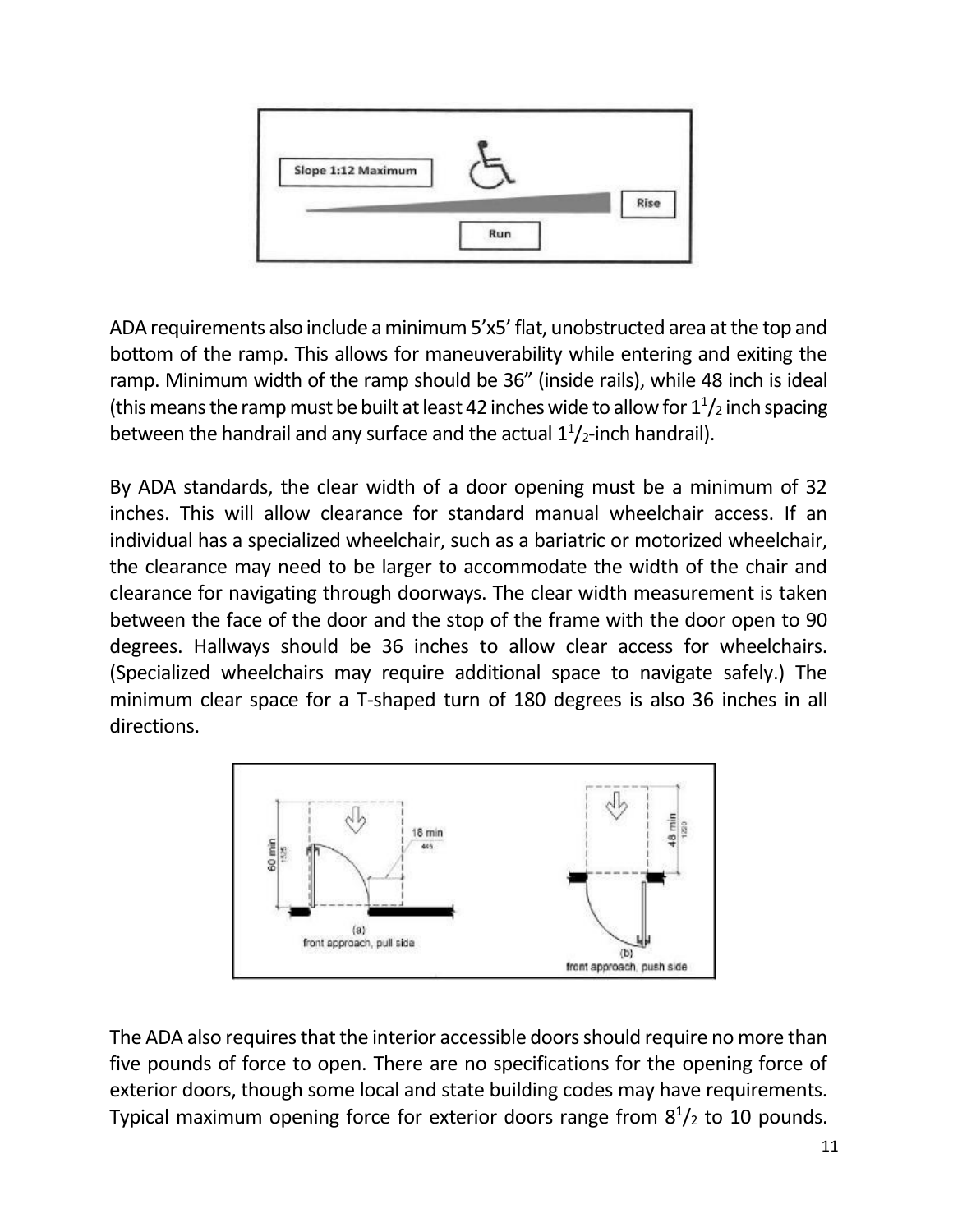These standards ensure that individuals can more easily enter and exit the residence with one hand while they steady their wheelchair with the other or that those with weakened upper body strength are still able to safely exit in the case of an emergency.

One easy modification to a home is the use of levered door handles (as opposed to traditional round knob door handles) which allow for one-hand operation. Levered door handles provide easier access and use for individuals with hand grip limitations but also create easier access for all individuals. Coming home with bags of groceries can create access problems with traditional round knob door handles; however, levered door handles can be used with an elbow, an arm, a finger, an assistive device, etc. In the same way, individuals with disabilities benefit greatly from levered door handles for easier access.

Safe transfers are important to reduce the risk of falls or other injuries and to increase independence. Grab bars, especially in the bath and shower, can provide support and stability for individuals as they transfer or for those with limited mobility. The ADA compliant grab bars should be mounted 33-36" above the floor wherever needed, such as in the bathroom. If the toilet is not in a stall, the rear wall grab bar must be at least 36" long with the end closer to the side wall mounted at



least 12 inches from the centerline of the toilet and extend at least 24 inches on the transfer side. Vertical shower entrance grab bars should be close to the shower door jamb and a horizontal bar should go along the side wall, 34-36" above the floor. The vertical bar on the faucet end wall should go near the faucet handles.

Sinks for accessibility should be mounted higher than 34 inches from the floor and should have a knee clearance of 27 inches high, 30 inches wide and 11-25 inches deep. Clear floor space and insulated pipes under the sink are important to ensure an individual using a wheelchair can reach the faucet controls without risking injury from pipes that may reach extreme (and possibly dangerous upon contact) temperatures.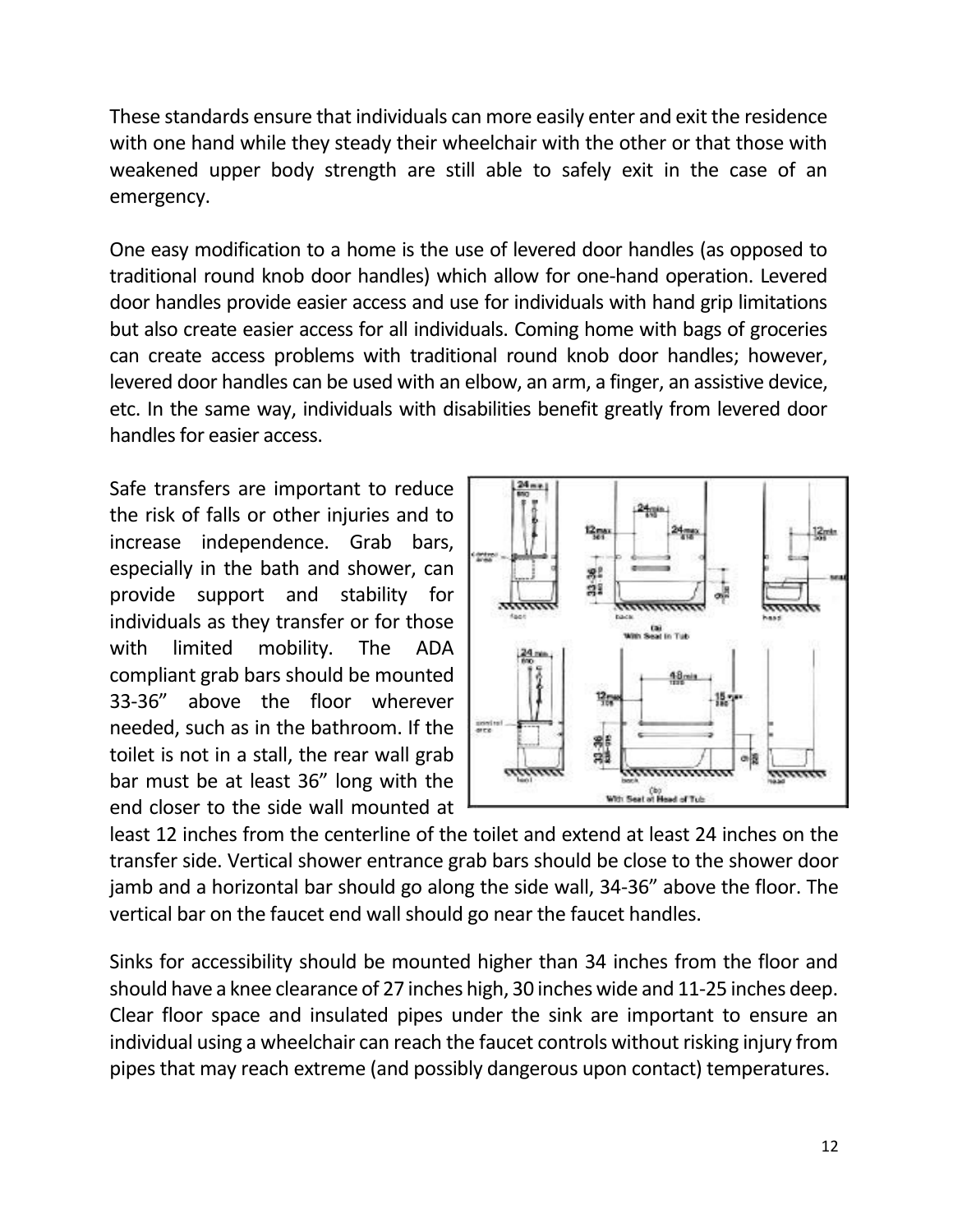Again, while these ADA requirements are a great guideline for modifications of private homes, they are not an actual requirement by law for private dwellings. However, public housing should have accessibility features that follow ADA guidelines. (If the housing was built before 1990, some areas of the complex/dwelling may not meet requirements unless the property has undergone significant repairs and rehab.)

The most important thing is to ensure the individual living in the home who needs accessibility is able to use the home in the manner they choose. If they do not require levered door handles or clearance under the sink, or if they are able to access cabinets and kitchen or bathroom sink access and cooking controls, they may not need additional modifications to the home.

# **What is the best way to locate contractors to complete modification work on a home? What should be done to ensure the safety of the homeowner and their property? What are the licensure requirements for contractors?**

Contractors can be found in any given area through online search, local signs and advertisements, word of mouth of local residents or listed in a local business directory. The best way to ensure a contractor is trustworthy is to obtain all the necessary documents on licensure and insurance, as well as references from former clients. It is important for any homeowner to do their own research before agreeing to work with a contractor in order to help protect against theft and scams.

Contractors in the state of West Virginia are licensed through the West Virginia Division of Labor (WVDOL). Any contractor should be able to provide their West Virginia contractor's license number upon request. The license number can be verified through an online search query on the WVDOL website. The test for general contractors requires potential contractors to test in trade knowledge and business knowledge exams in order to receive a license to work as a contractor in the state of West Virginia.<sup>6</sup>

Every contractor can select the type and scale of work they wish to include in their business practices. Homeowners should ask the prospective contractor if they are able, willing and have appropriate ADA knowledge to complete the modifications needed to a residential home. Some contractors may state that they only do commercial

<sup>6</sup> WV Division of Labor Contractor License Requirements; West Virginia Division of Labor; labor.wv.gov/Licensing/Contractor\_License/Pages/default.aspx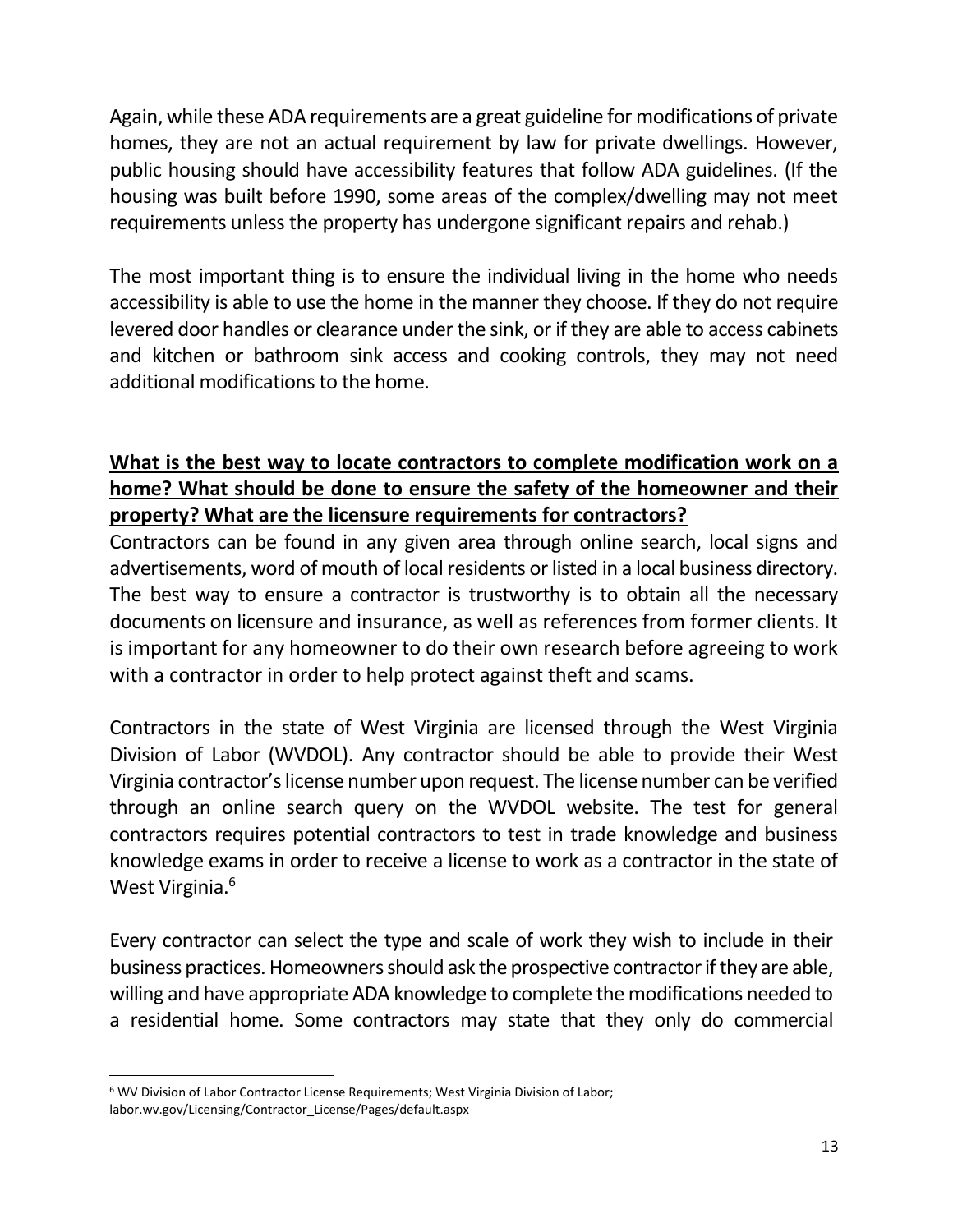(business) work and others may not be up to date on proper ADA guideline standards for modifications like ramps and doorway openings.

When speaking with a contractor, it is important to be clear about the modifications to be completed. The homeowner should request that any estimate of the work provided by a contractor includes an itemized list of the components of each modification. If, for example, the homeowner is requesting both a modification to the bathroom, including a roll-in shower unit and the installation of grab bars near the shower/tub and toilet areas as well as a ramp to the front entrance of the home, the contractor should include an estimate for each modification as well as an itemized list of the cost of materials and the estimated cost of labor to complete the work. It is always best to get an estimate from at least two licensed contractors in order to compare cost, timeframes for completion of work, etc. It is also a good idea to request information regarding whether or not a contractor is properly bonded (see information below on insurance requirements for contractors).

# **What should be included in a contract/agreement for work to be completed by a contractor as part of a modification?**

While most contractors use their estimate as a sort of "contract" for the work to be done, it is always better to get an actual signed contract for the work. The contract should be between the homeowner and the contractor and should detail the level and scope of work to be completed, the estimated cost and the estimated time of completion. Understand, however, that in the case of modifications, there may be unexpected complications or delays. A contractor could give an estimated amount for a concrete ramp, only to discover upon excavation of the site that there is a water or sewage line obstructing the intended location. The contractor would then need to either move the water/sewage line to an area that will not be covered by the concrete or move the location of the ramp. Both will extend the time needed for completion of the project and may include an increase in cost to the homeowner. Expectations for how delays will be handled should be outlined in the contract as well.

The homeowner will want to discuss what access the contractor will need to the home, or the areas being modified, and when such access might be available. Be sure to allow the contractor access to the parts of the home needing modifications within the timeframes and dates/times agreed upon in the contract. Protect against unwanted theft or destruction of property by storing any and all valuables, firearms, medications or sensitive documents in a safe place.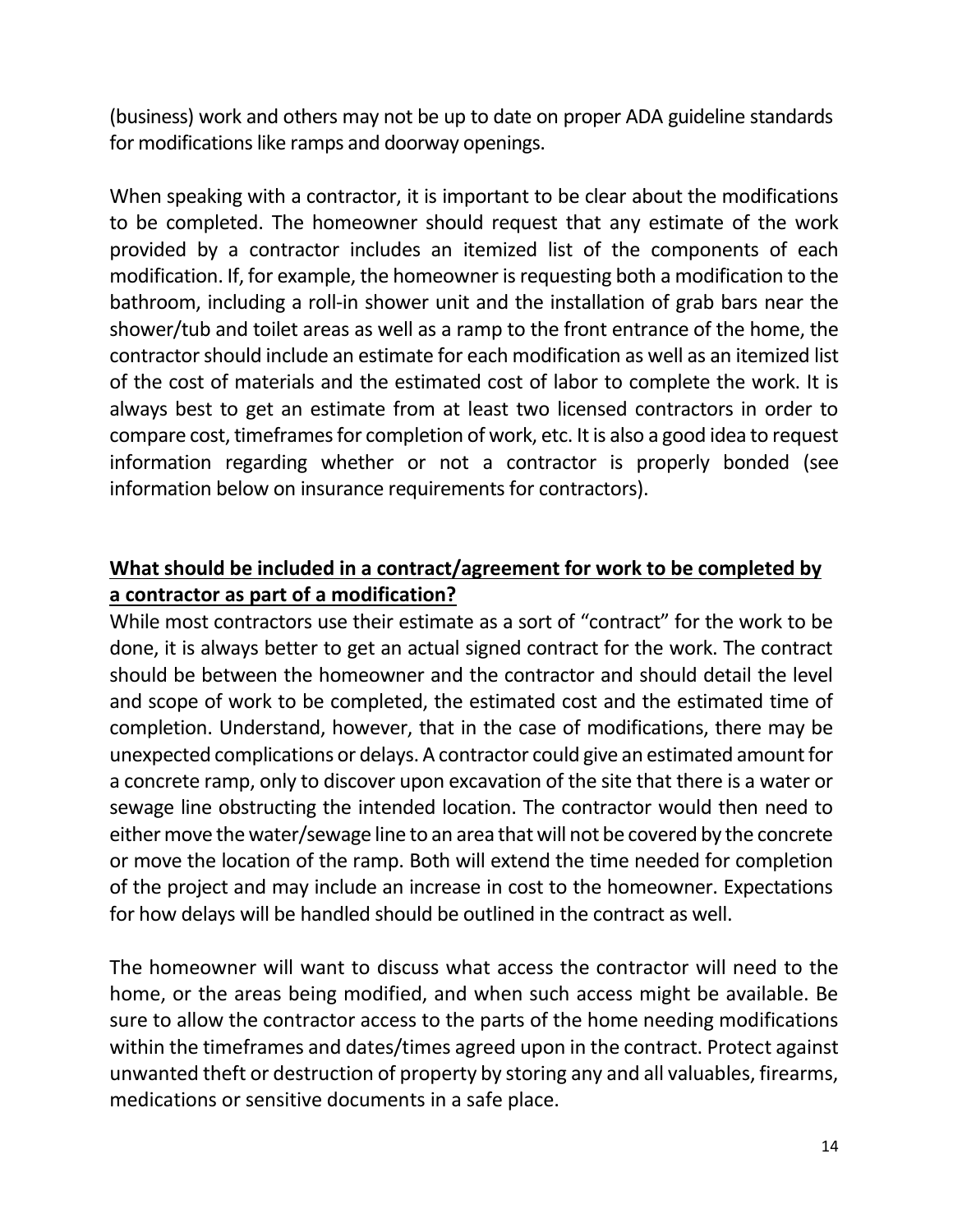# **What type of insurance should a contractor have to complete home modification work?**

In addition to licensure by the WVDOL (see previous section), contractors in the state should be bonded, meaning they have insurance to protect themselves, the homeowners and their own employees (if applicable). Companies that have employees should carry Workers' Compensation Insurance and should be able to provide proof of that insurance upon request. Contractors that are sole proprietors and do not have employees working under them will not need Workers' Compensation Insurance. **All** contractors, however, should have liability insurance, which they should be able to provide proof of prior to the signing of any contract agreement. In some cases, a contractor may wish to only carry single liability insurance on the job they are completing with the homeowner. If this is the case, they should be able to provide the homeowner with that insurance company and policy number once a contract has been signed by both parties and before the work begins.

# **What if we know a friend, church, non-profit organization that is willing to do the work for free or at a discounted rate? Can anyone besides a licensed and bonded contractor complete modification work?**

While it is always best to attempt to hire a licensed and bonded contractor for any work that includes physical modifications to a home, some work can be completed by skilled individuals who may or may not have the proper state licensure requirements. Information on skilled individuals who might be able to assist in modifications may come from friends, family members, faith-based organizations, non-profit organizations, word of mouth or message boards. It is important to note that various public funding resources, including the Take Me Home program, may not pay for work done by these individuals. In some cases, the program or entity will pay for only out-of-pocket material costs and not labor costs associated with completion of the work. Each funding source will have information regarding their regulations and requirements for contractors available upon request.

# **What kind of follow-up should be done once the contractor says the work is completed?**

When a contractor has stated a job is complete, the homeowner should schedule an appointment with them to look over the work and make sure it meets the needs of the individual with a disability. It is best to test the modification to ensure it is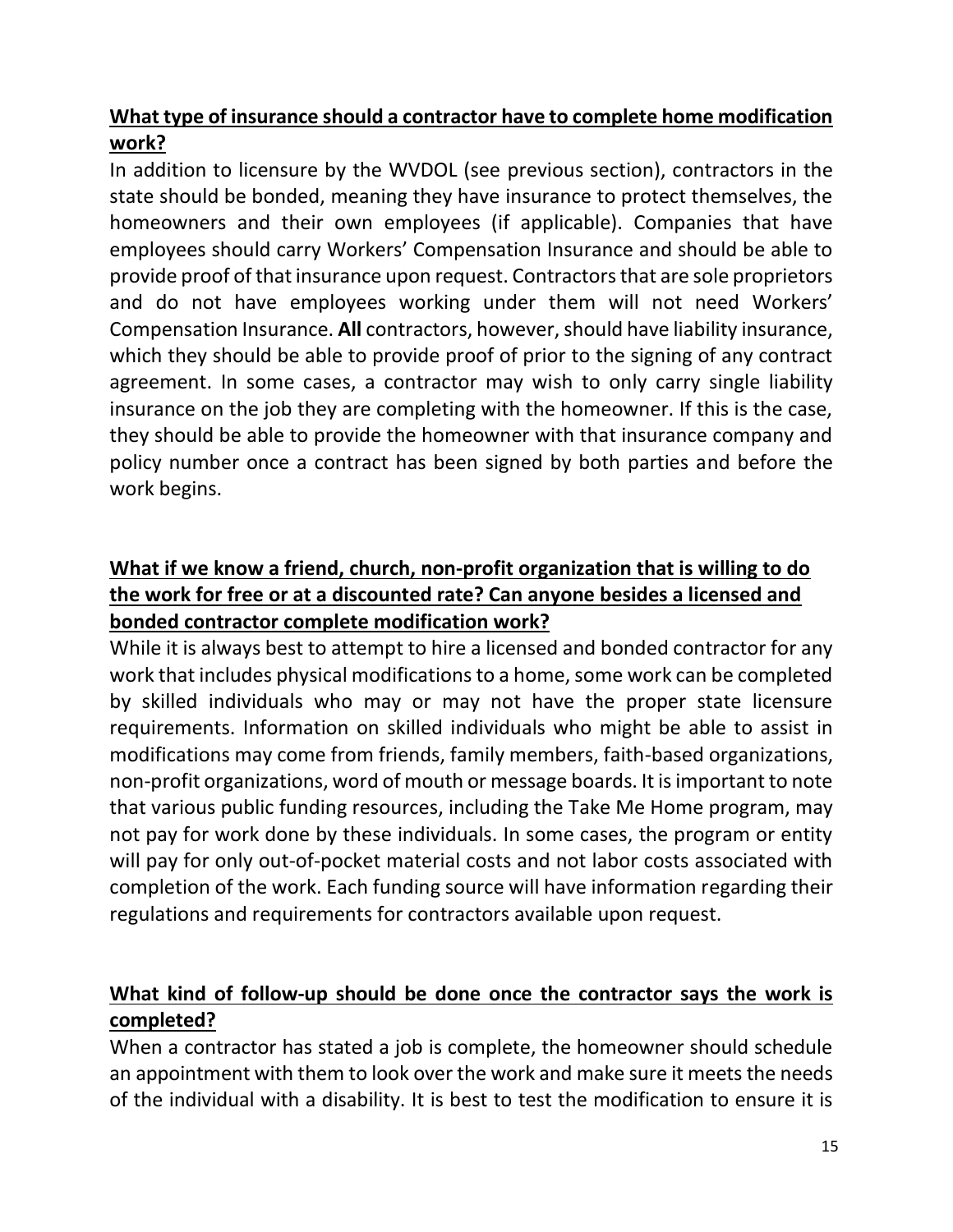safe and secure. Sometimes it is best to document photographically the scope of the work that was completed for the homeowner's own records (and often times this documentation will be required to pay out the remainder of the estimate to the contractor in question by the programs, like Take Me Home, that are covering the financial costs). Final payments on contract work should never be released to the contractor if the work seems unsafe, does not mitigate the barriers described in the contract or is incomplete. If the work seems incomplete or unsafe, contact the contractor immediately to make arrangements to complete the work appropriately.

# **What funding resources are available to assist with financing home modifications?**

There are various funding resources that an individual or family may be eligible to receive in an effort to complete accessibility modifications to an existing home or apartment. As stated above, many programs will require the proper licensure and insurance requirements or may only pay for material or out-of-pocket costs for persons or entities that are not fully licensed and insured. It is most common for payments to be released to contractors in installments. For example, in the Take Me Home (TMH) program, a contractor will be paid one-half of the full estimate (or the portion covered by TMH) once a contract for the work is signed. The other half will be paid once the necessary requirements for verifying that the work is completed and at the required standards have been met. Some programs may require that the person receiving funding is the named homeowner. Verify program requirements prior to making arrangements with a contractor to complete accessibility modifications.

For modification costs that exceed any specific program's budget for modification costs, some funding sources may be combined in an effort to reach full funding for the cost of the modification. For example, in the TMH demonstration program several participants combined funding from TMH with Olmstead, Veteran's Affairs or other funding sources. Below is a list of known possible funding sources that might be leveraged together to meet the funding demands for accessibility modifications to a home. Please note that this is not a complete or all-inclusive list. Homeowners can verify with various local and state non-profits for additional funding options, as well as various banks, lenders and financial institutions.

- US Department of Agriculture (USDA): The USDA's Rural Development department has monies available in grant and low-interest loans for lowincome homeowners to complete home repairs and modifications.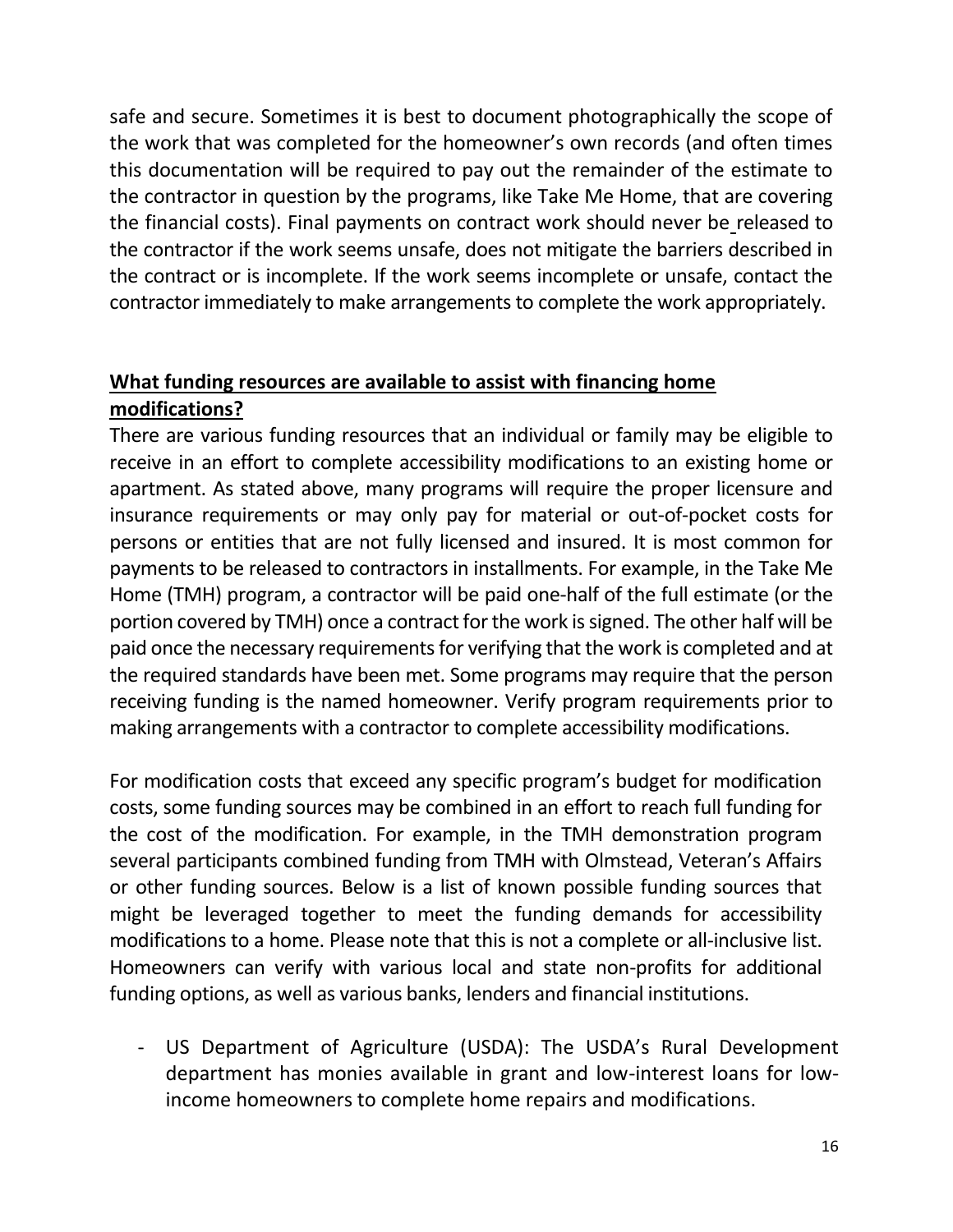- WV Olmstead Transition & Diversion Program: Individuals transitioning from or at risk of entering a long-term care facility may have access to funding through the Olmstead Program.
- Veterans Affairs (VA): If the homeowner or someone in the home is a Veteran of the United States Armed Forces, there may be assistance available through the VA for modification and at-home assistance.
- Non-Profit Organizations: Several non-profits like CommunityWorks in WV provide low-interest loans to low-income persons for housing-related costs.
- WV Centers for Independent Living (WVCIL): The WVCILs have programs available for individuals seeking to modify their existing homes.
- West Virginia Housing Development Fund (WVHDF): The state's housing finance agency, WVHDF, may have low-interest loans or grant opportunities available for individuals seeking to modify homes and apartments for accessibility.
- Public Housing Authorities: Some public housing authorities have set aside funds for low-income individuals attempting to renovate or modify their homes to allow for increased accessibility or weatherization. Programs and availability vary by housing authority and are subject to change.
- Private banks and lenders: Some private banks and lenders provide lowinterest loans to qualified low-income persons for housing related costs. These programs vary by financial institution and are subject to change.

For many individuals transitioning to the community from long-term care facilities, modifying an existing home or finding accessible rental housing is one of the most difficult steps. Sometimes just understanding the language used by housing providers and contractors can help protect individuals and provide a safe environment that will support the care and support in the community they need. Using the information provided in this booklet transition support team individuals might have a better understanding how to navigate housing in the hopes of facilitating a safe and successful transition. For more information or with questions beyond what is offered here, contact your local Aging and